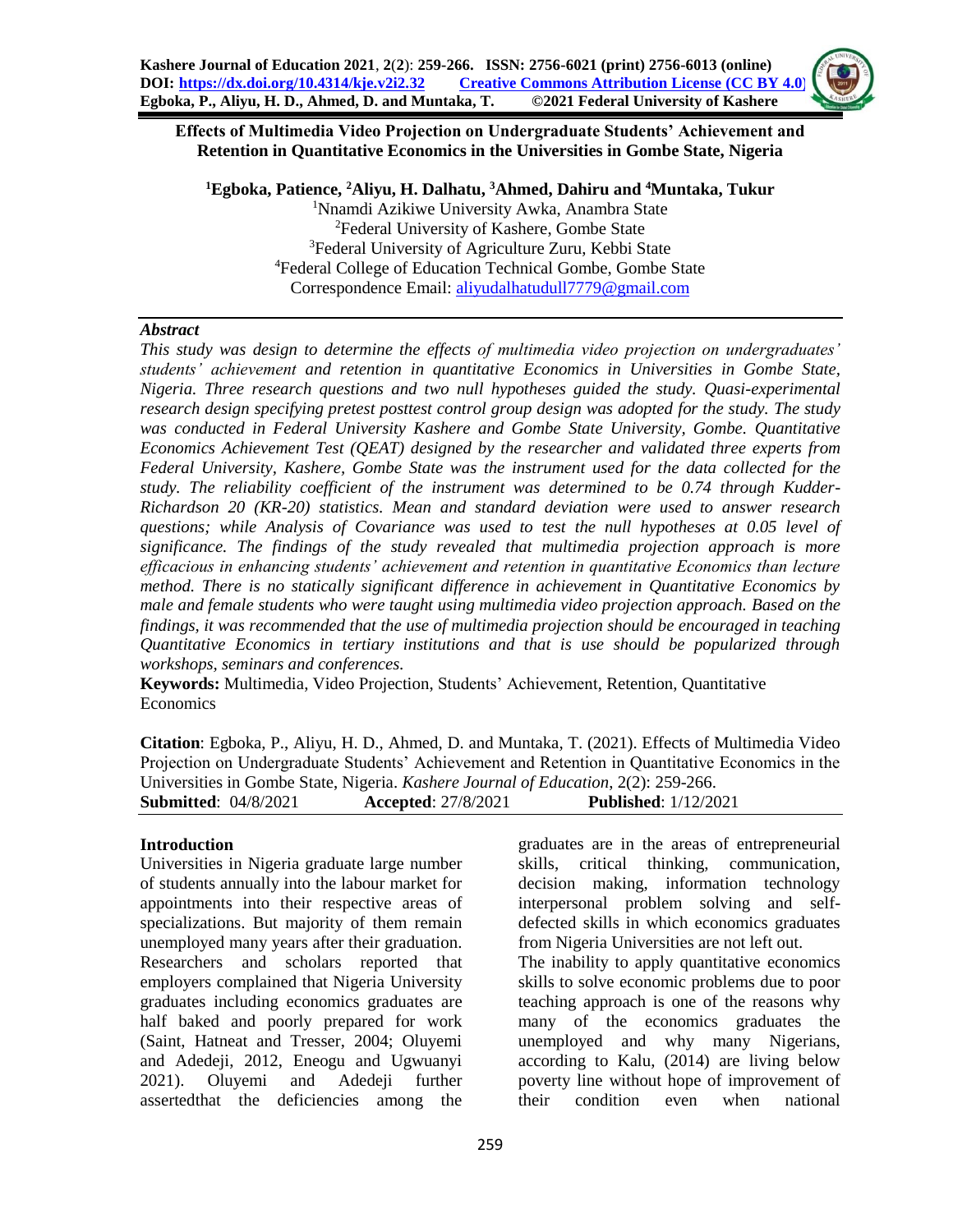endowments abound. Kalu (2014) believed that the reason rate of unemployment is that our education system produces job seekers instead of job providers while Eneogu and Uguwanyi (2014) reported that is a mismatch between the skills and competencies possessed by the university graduates and the skills and competencies required in the labour market. It has also been observed that many students' achievements in quantitative Economics over the year tend to be very poor. This means that graduates without sound knowledge and applications of quantitative techniques in economics. Skills mismatch in the labour market (Eneogu and Ugwuanyi, 2014) and poor academic achievement (Ekpo, 2006; Madu and Nwangwu, 2014) have been attributed largely to the methods of instruction which is predominantly lecture method which makes learners become discouraged and passives (Aroh, 2006; Madu and Nwangwu, 2014). This is the method whereby teachers communicate ideas to learners by direct verbal discourse sometimes called talk and chalk method. Lectures use lecture method/expository strategy reading from text books/notes/computer systems, explaining concepts with little or no contributions from the students, asking and answering few question and dictating or copying notes on the board for students to copy.

Most Economics lectures often teach economics using lecture/expository method. Hence many do graduate without very low achievement in quantitative economics or drop out on the courses that have much to do with quantitative economics. All these have been attributed to the poor method of instruction used by the lecturers. However, rapid transformation in education sector as a result of advancement in technology which according to Bunfat, Sand, Dahah, Arifin and Zarid (2010) plays an important role in helping teachers to develop their instructions to students. One of this advancement in technology that has affected the teaching and learning is the use of multimedia video projection instructional strategy.

Academic achievement refers to the knowledge or skills acquired as a result of instruction or training usually measured

through standardized test or examination reported in grades or score. It is represented by the grade awarded to students after test/examination following series of teaching and learning between teachers and learners. But for some years now, there has been abysmal academic achievement and performance of students in Quantitative Economics (Agbo, Anure & Asogwa, 2008; Aduba, Ezeofor & Okoro, 2010; Banwua & Oekeke, 2010) and this is largely traced to the method of instruction. Retention on the other hand is an individual's ability to remember and recall information, materials and experiences learned over time. This acquired materials in the mind need to be preserved in form of images for knowledge to develop. Okoye (2012) refers to retention as the process of maintaining the availability of new meanings or some part of them. Quantitative Economics contents therefore, need to be presented to the learners in a way or method that touches their sub consciousness, which can trigger quick recalling of the concepts, processes and skills being taught and learnt.

Learning experiences in which the contents and materials are presented in a form that appeal to multiple human senses simultaneously and to encourage active involvement of students in leaning activities have been associated with longer retention this is in line with Okoye (2012) who stated that active participation during instruction increases learning and retention.In predicting academic achievement and retention some scholars and researchers view gender a relevant factor to be reckoned with while others believe that gender is not a relevant factor. Gender in its narrowest sense means socially constructed sex roles of female or male. Consequently, there might be differences in male and female behaviors, partly as a product or outcome of gender roles orientation in social construction of a particular environment in which they belong to. Gender refers to the social meanings associated with being a male or a female, including the construction of identities, expectations, behaviours and power relationships that is derived from social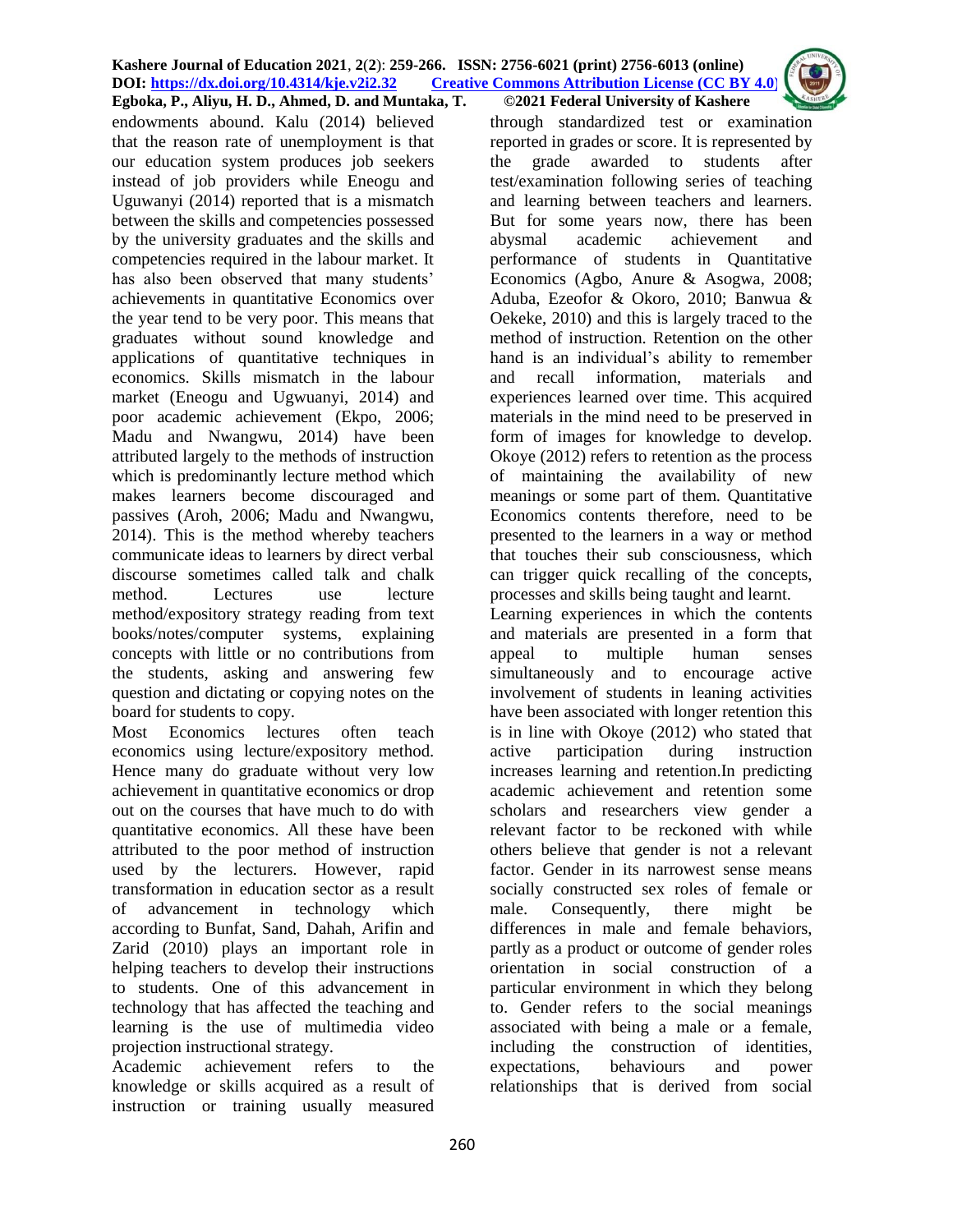interactions (Ambe-Uva, Iwuchukwu & Jibrin, 2008; Yang, 2010).

In a study by the U.S Department of Education (2012), boys did slight better than the girls in mathematics and science. Agomuoh (2010) found that gender influences students' achievement in favour of the male. Manasaray (2008), documents that girls perform significantly better than the boys. Fagbemi, (2004) and Yawa, (2006) found that male and female students performed equally well view that male and female students perform equally using concept mapping instructional strategy. The studies by Ogunleye and Babajide (2011) and Agomouh (2010) stated that the use of conventional encourages gender inequalities in science education. Njoku, (2010) emphasized that if teachers are made aware of the effects of their classroom practices, including some sarcastic jokes and innuendoes, on their female students, there is no doubt that they would become gender-sensitive.

From the foregoing, it can be seen that very little or consistent result has emerged from the study on the effects of gender on students' achievement and retention in learning qualitative economics. Therefore, the use of multimedia video projection in teaching and of quantitative economics may be useful as this will enable the students to watch, review and use the lesson projected in whatever manner that can best suit their educational needs. It's against this backdrop that the researcher (s) intends to investigate effects of multimedia video projection on undergraduate students' achievement and retention in quantitative economics in the Universities in Gombe State, Nigeria.

## **Purpose of the study**

The purpose of this study is to determine effectsof multimedia video projection on undergraduate students' achievement and retention in quantitative economics. Specifically, the study sought to achieve the following objectives:

1. Find the mean achievement scores of students taught Quantitative economics using multimedia video projection compared to the use expository instructional strategy.

- 2. Find the mean achievement scores of male and female students taught Quantitative Economics using multimedia video projection and that of those taught using expository instructional strategy
- 3. Determine the mean retention scores of students taught Quantitative Economics using multimedia video projection and that of those taught using expository instructional strategy

# **Research Questions**

The following research questions guided the study:

- 1. What are the mean achievement scores of students taught Quantitative Economics using multimedia video projection and that of those taught using expository instructional strategy?
- 2. What are the mean achievement scores of male and female students taught Quantitative Economics using multimedia video projection and that of those taught using expository instructional strategy?
- 3. What are the mean retention scores of students taught Quantitative Economics using Access multimedia video projection and that of those taught using expository instructional strategy?

# **Hypotheses**

The following null hypotheses were formulated tested at 0.05 levels of significance.

- **Ho1**: There is no significant difference in the mean achievement scores of students taught Quantitative Economics using multimedia video projection and that of those taught using expository instructional strategy.
- **Ho2**: There is no significant difference in mean achievement scores of male and female students taught Quantitative Economics using multimedia video projection and that of those taught using expository instructional strategy.

## **Research method**

This chapter presents under the following major subheadings, design of the study, area of the study, population of the study, sampling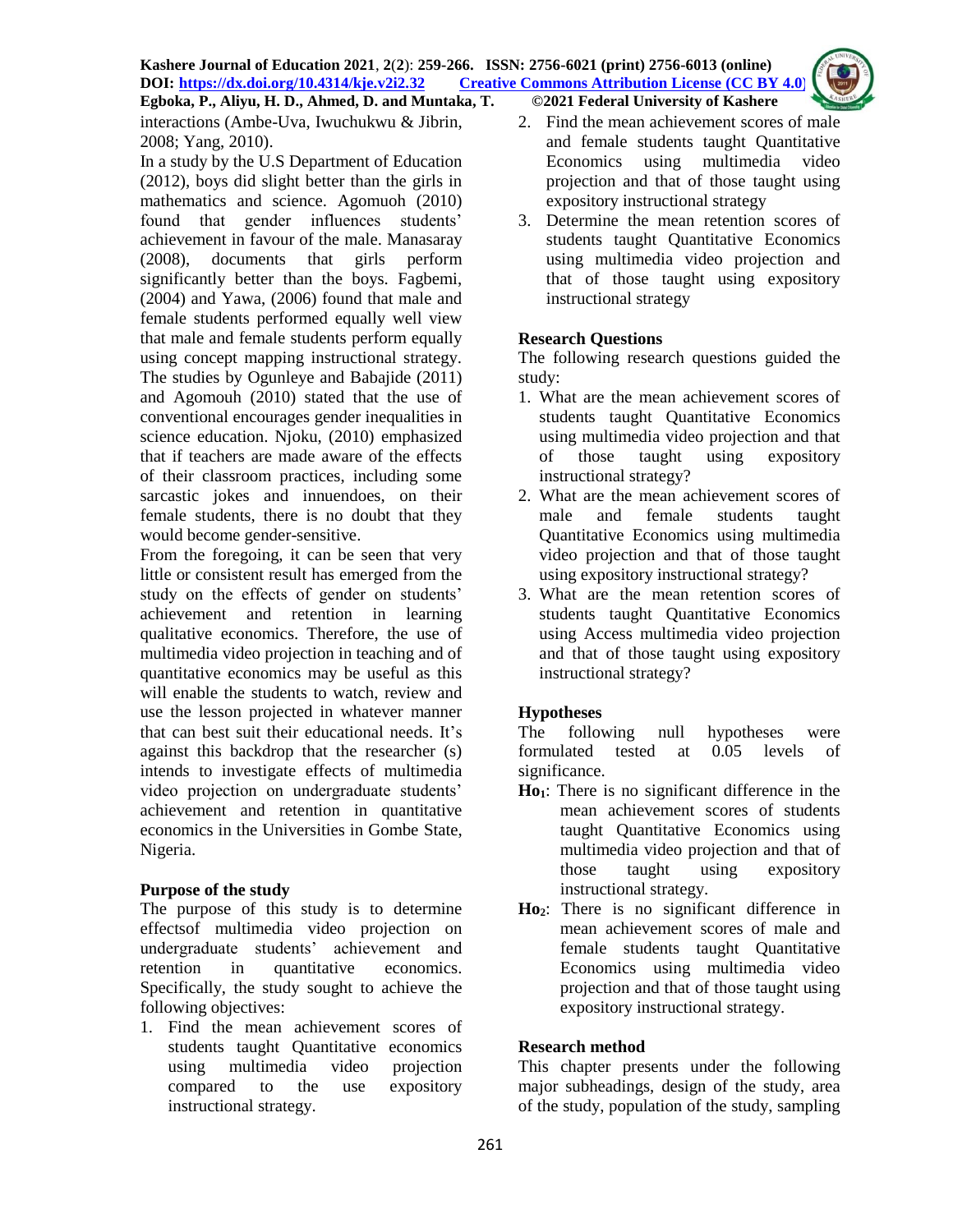of the study, methods of data collection and method of data analysis

#### **Design of the Study**

The study adopted quasi experimental nonequivalent pre-test, post-test control group design, involving two intact groups of one experimental group and one control group. This is in line with Nworgu (2015) who observed that quasi experimental research design is used where random assignment of subjects to experimental and controlled groups is not possible in which the two intact groups used are:

#### **Area of the Study**

The study was carried out in Universities in Gombe State. The choice of this school is due to the fact that it is one of the tertiary institutions of learning where economic activities that require rational Economics decisions making are highly required

#### **Population of the Study**

The population of the study is five hundred (500) undergraduate students in degree awarding tertiary institution in Gombe State, Nigeria. The choice of year three students as the population for the study is because the selected Quantitative Economics are among their course contents.

## **Sample and Sampling Techniques**

The sample size is 65 students made up of 30 male and 35 female students based on the intact classes in the sampled tertiary institution drawn using purposive sampling techniques. Simple random involving balloting with withdrawal and replacement were used for assigning the sampled institutions to control and experimental groups

## **Validation of the Instruments**

Face and validity was carried out on Quantitative Economics Achievement Test (QEAT) and Quantitative Economics Retention Test (QERT) by two experts from Nnamdi Azikiwe University, Awka; one from measurement and evaluation, one from department of Economics.

For content validity of the QEAT and QERT, test blue print was used to construct the instrument and was trial tested and the scores analyzed. Responses of students in the upper one-third and lower one-third continuum on the basis of total test scores were compared. Consideration for including an item in the final version of the QEAT was based on the test item satisfying the psychometric quality of having an item discrimination capacity of  $+0.3$ and <sup>+</sup>1.00. the ten items constituted the final version of the QEAT and QERT.

## **Reliability of Instruments**

The QEAT used was pilot-tested and the scores were used to establish the internal consistency of the test items using Kudder-Richardson formula 20 (K-R, 20) method. Thus an internal estimate of 0.74 was obtained.

## **Method of Data Collection**

Protest using the validated Quantitative Economics Achievement Test (QEAT) was first administered on the subjects by the researchers themselves and the results carefully recorded before the treatment session, which lasted for four weeks. A day after the treatment, post-tests was administered on the subjects by the researcher using the same QEAT. After two weeks of administering QEAT, the researchers administered the QERT.

## **Methods of Data Analysis**

Mean and standard were used to answer research questions and analysis of covariance (ANCOVA) was used to test the null hypotheses at 0.05 alpha levels of significance all with the aid of Statistical Package for Social Sciences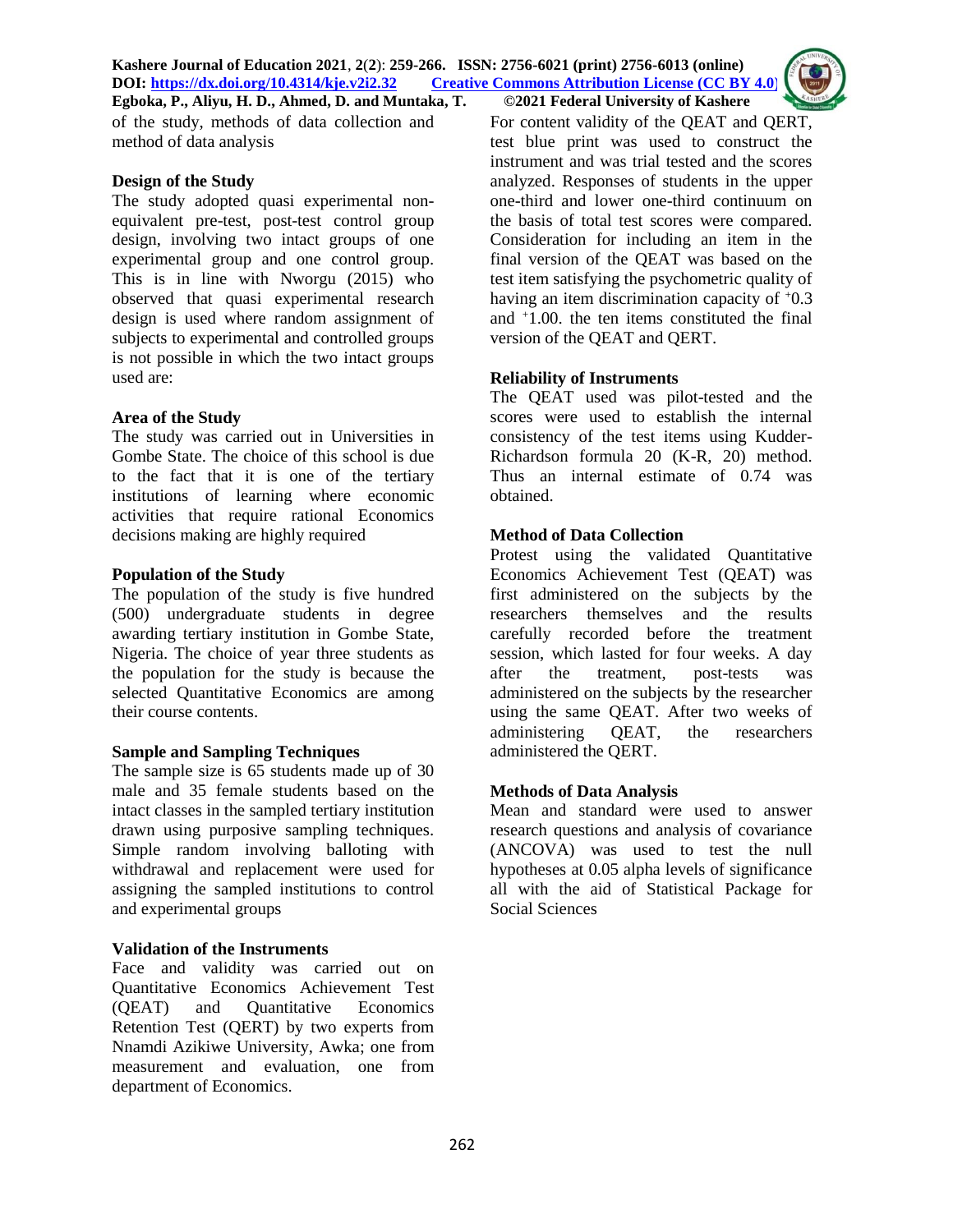

| <b>Results</b>                                                                | <b>Research question one</b> |
|-------------------------------------------------------------------------------|------------------------------|
| <b>Table 1: Mean Achievement Scores of Students in Quantitative Economics</b> |                              |

| <b>Groups</b>                | <b>Pre-test</b><br><b>Post-test</b> |             | Mean gain               |             |       |    |
|------------------------------|-------------------------------------|-------------|-------------------------|-------------|-------|----|
|                              |                                     | SD          |                         | S D         |       |    |
| Multi-media video projection |                                     |             | 27.07 4.353 75.74 5.035 |             | 48.65 | 27 |
| Expository/Lecture           |                                     | 24.24 4.951 |                         | 49.83 8.888 | 25.59 | 38 |

Table 1 shows that the experimental group has a pre-test mean score of 27.07, a post-test mean score of 75.74 and mean gain of 48.65 while the control group has a pre-test mean score of 24.24, a post-test mean score of 49.83 and mean gain of 25.59. The experimental group has a higher mean gain

than control group. This shows that the group taught Quantitative Economics topics using Multi-media video projection have higher achievement score than those taught with expository instructional strategy. **Research question two**

**Table 2: Mean Achievement Scores of Male and Female Students Taught Quantitative Economics Using Multimedia Video Projection**

| <b>Groups</b> |                         | <b>Posttest</b> |       | <b>Retention Test</b> | <b>Mean Loss</b> | N  |
|---------------|-------------------------|-----------------|-------|-----------------------|------------------|----|
|               | $\overline{\mathbf{X}}$ | SD              |       | S D                   |                  |    |
| <b>Male</b>   | 26.57                   | 4.76            | 63.60 | 12.403                | 37.03            | 30 |
| <b>Female</b> | 24.43                   | 4.867           | 58.00 | 16.469                | 33.57            | 35 |

Table 2 shows that male students have a pretest mean score of 26.57, a post-test mean score of 63.60 and mean gain of 37.03 while female students have a pre-test mean score of 24.43, a post-test mean score of 58.00 and mean gain of 33.57. Male students have a higher mean gain that the female students.

This shows that male students taught Quantitative Economics using multi-media video projection achieved higher than their female counterparts.

## **Research question three**

| Table 3: Mean Retention Scores of Students Taught Quantitative Economics Using Multimedia |  |
|-------------------------------------------------------------------------------------------|--|
| Video Projection And That of Those Taught Using Expository Instructional Strategy         |  |

| <b>Groups</b>                | <b>Posttest</b> |             | <b>Retention Test</b> |       | <b>Mean Loss</b> |    |
|------------------------------|-----------------|-------------|-----------------------|-------|------------------|----|
|                              |                 | <b>SD</b>   |                       | S D   |                  |    |
| Multi-media video projection |                 | 75.74 5.035 | 70.41                 | 5.833 | 5.33             | 27 |
| Expository/Lecture           | 49.83           | 8.888       | 37.68                 | -7.56 |                  | 38 |

## **Hypotheses**

**Ho1**: There is no significant difference in the mean achievement scores of students taught

Quantitative Economics using multimedia video projection and that of those taught using expository instructional strategy.

| Table 4: Analysis of Co-Variance (ANCOVA) of Students' Posttest Achievement Scores in |  |
|---------------------------------------------------------------------------------------|--|
| Quantitative Economics – Multimedia Video Projection, Expository Method and Gender    |  |

| <b>Source</b>   | <b>Dependent</b> | $\mathbf{H}$<br>Type   | sum | of Df | <b>Mean</b>   |         | Sig. |
|-----------------|------------------|------------------------|-----|-------|---------------|---------|------|
|                 | variable         | squares                |     |       | <b>Square</b> |         |      |
| Corrected model | Post-test        | $13019.756^{\text{a}}$ |     |       | 2603.951      | 131.307 | .000 |
| Intercept       | Post-test        | 2952.298               |     |       | 2952.298      | 148.873 | .000 |
| Pretest         | Post-test        | 940.999                |     |       | 940.999       | 47.451  | .000 |
| Gender          | Post-test        | 8.317                  |     |       | 8.317         | .419    | .520 |
| Group           | Post-test        | 1274.604               |     |       | 1274.604      | 64.273  | .000 |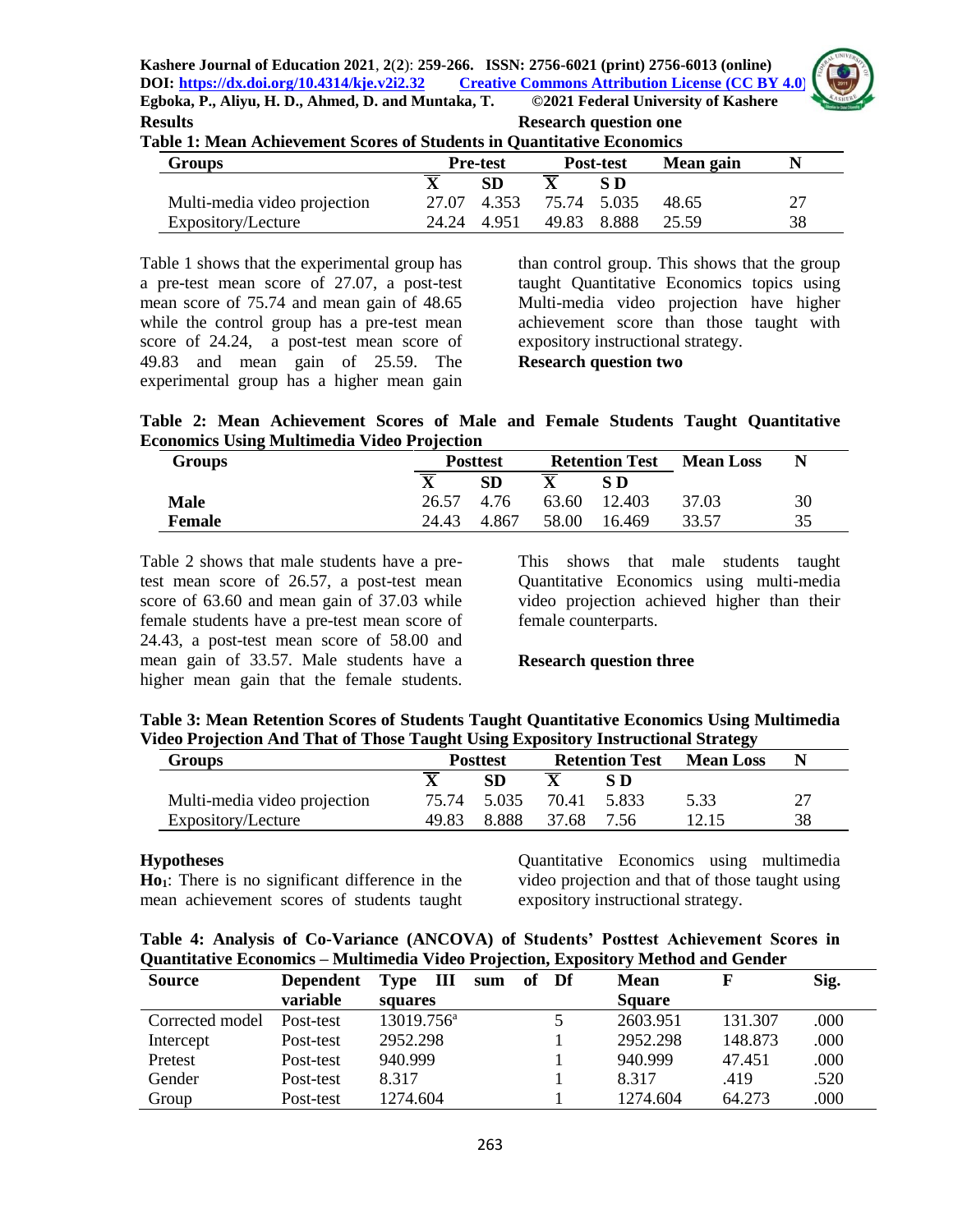| Kashere Journal of Education 2021, 2(2): 259-266. ISSN: 2756-6021 (print) 2756-6013 (online) | 266. ISSN: 2756-6021 (print) 2756-6013 (online)<br>Creative Commons Attribution License (CC BY 4.0) |               |
|----------------------------------------------------------------------------------------------|-----------------------------------------------------------------------------------------------------|---------------|
| DOI: https://dx.doi.org/10.4314/kje.v2i2.32                                                  |                                                                                                     |               |
| Egboka, P., Aliyu, H. D., Ahmed, D. and Muntaka, T.                                          |                                                                                                     |               |
| $\sim$ 0.001                                                                                 |                                                                                                     | $\sim$ $\sim$ |

| Gender group    | Post-test | 8.884      |    | 8.884  | .448 | .506 |
|-----------------|-----------|------------|----|--------|------|------|
| Error           | Post-test | 1170.029   | 59 | 19.831 |      |      |
| Total           | Post-test | 252772.000 | 65 |        |      |      |
| Corrected total | Post-test | 14189.785  | 64 |        |      |      |

Significant at 0.05 levels

Table 4 also shows that the difference in the mean achievement scores of male and female students taught Quantitative Economics using multimedia video projection is not significant since the F-value at 0.448 in respect of treatment main effect is not significant at 0.506. This, therefore, shows that 0.05 level of significant, the F-value of 0.448 is not significant. The observed difference in achievement scores of between the two gender groups is merely due to chance. The research hypothesis is therefore accepted. There is no significant difference in mean achievement scores of male and female students taught some quantitative economics topics using multi-media video projection.

## **Discussion of Findings**

The findings showed that multi-media video projection yielded a significant difference on students' achievement in Quantitative Economics than the conventional expository instructional strategy. This is in line with Aroh (2006), Nwangwu and Obi (2014) and Kolawole (2012) who noted that multi-media video package is more learner-centered and makes learners more active than the conventional lecture approach. The students can learn quantitative economics topics better when they are actively involved and when the lesson appeal to varieties of their senses.Therefore, the perceived abstract nature of economics which contributes to students' perception of most of the quantitative economics topics can be remedy using multimedia video projection to teach the contents.

The finding also revealed that gender as a variable had no significant effects on students' achievement in quantitative economics. This is in line with the views of Aroh (2006) who opined found that male and female students performed equally well in biology using selfinstructional computer-based packages and Onuoha (2010) who stressed that male and female students performed equally using

concept mapping instructional strategy but not in line with the views of Manssary (2008) who discovered that female students achieved higher in Biology than the male students when exposed to treatment. This difference could be as a result of the differences in instructional approach used in the reviewed work and multi-media video projection and differences in methods of data analysis.

## **Conclusion**

Multi-media video projection proved efficacious in enhancing undergraduate students' achievement in Quantitative Economics. This means that in an effort to promote high economic achievement and retention in tertiary institutions in developing countries, Quantitative Economics topics should be tonight using multi-media video projection. The conventional (expository) instructional strategy had been proved to be ineffective in enhancing students' achievement in Quantitative Economics. Gender is not an important factor in determining the instructional approach to be adopted in teaching Quantitative Economics. This is confirmed by the available data that the teaching strategy has similar or equally effects on students' achievement in Quantitative Economics irrespective of their gender.

## **Recommendations**

Based on the findings of the study, the following recommendations are made:

- 1. Economics lecturers should adopt multimedia video approach in teaching Quantitative Economics and lecturers should be motivated to integrate multimedia approaches in their classes.
- 2. The school authorities should equip their institution with the state of the art multimedia facilities such as computers, up-to-date multimedia software, DVD, VCD etc. and ensure regular electricity power supply.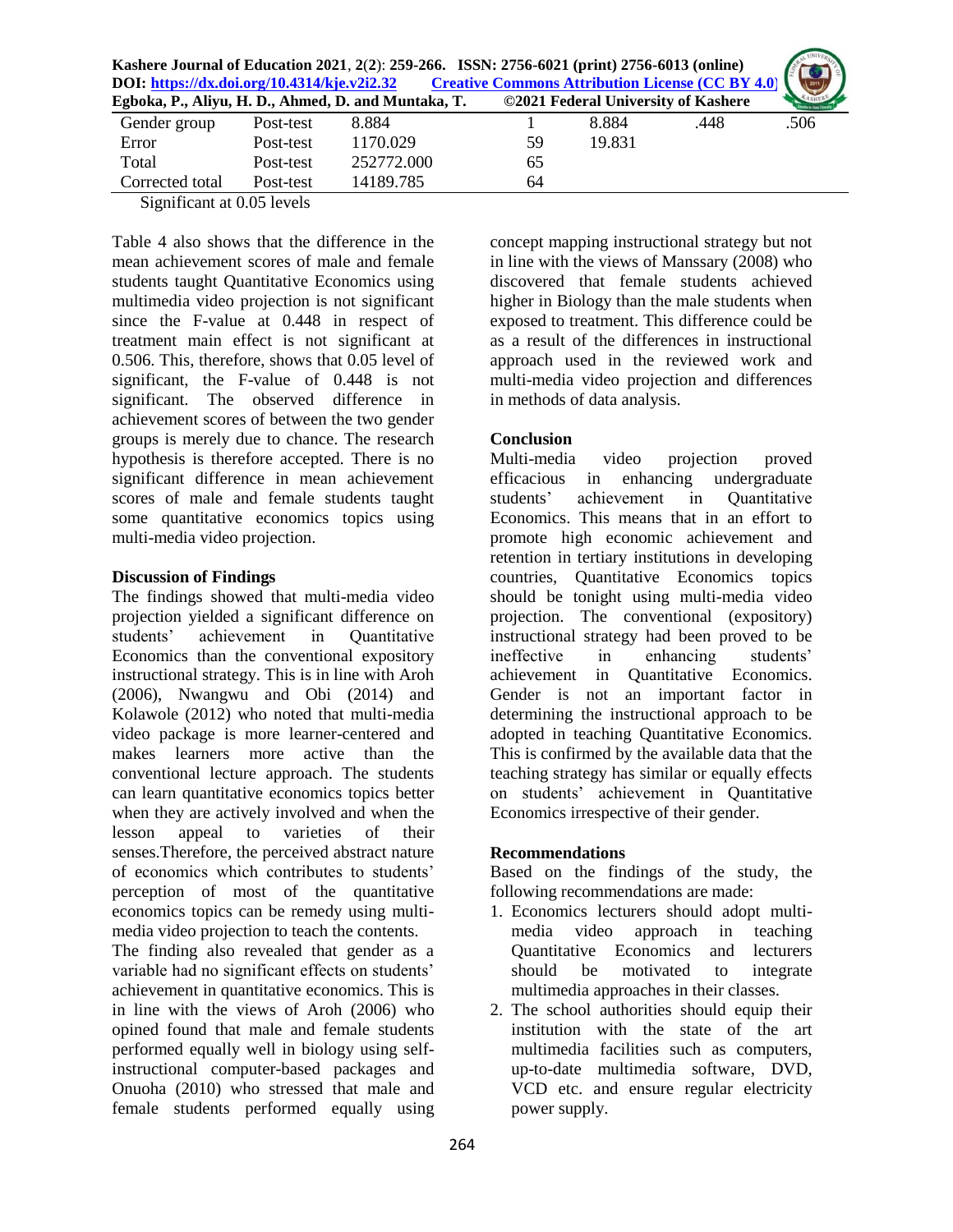#### **Kashere Journal of Education 2021**, **2**(**2**): **259-266. ISSN: 2756-6021 (print) 2756-6013 (online) DOI: <https://dx.doi.org/10.4314/kje.v2i2.32> [Creative Commons Attribution License](http://creativecommons.org/licenses/by/4.0/) (CC BY 4.0) Egboka, P., Aliyu, H. D., Ahmed, D. and Muntaka, T. ©2021 Federal University of Kashere**



3. Enlightenment campaign, seminars, workshop and conferences for use of multimedia packagers in teaching and learning should be organized by faculties, schools

and professional associations.

## **References**

- Aduba, V. C., Ezeofor, A., & Okoro, U. C. (2010). *Level of difficulty experienced by students and teachers in learning and teaching economics in senior secondary schools in Nsukka.* L.G.A Enugu State (Unpublished research project). University of Nigeria, Nsukka.
- Agomouh, P. C. (2010). *Effect of prior knowledge, exploration, discussion, dissatisfaction with prior knowledge and application (PEDDA) and the learning cycle (TLC) constructivist instructional models on students' conceptual change and retention.* Unpublished PhD thesis UNN.
- Ambe-Uva, T. N., Iwuchukwu, O. & Jibrin, L. J. (2008). Gender Analysis in National Open University of Nigeria (NOUN): Implication and Policy Issues in Bridging the Divide. *Journal of Applied Science Research.* 4 (7), 814-825.
- Banwua, A. F. & Okeke, E. C. (2010). Strategies for improvising teaching and learning of economics in secondary schools in Ekwusigo L.G.A in Anambra Stat*e* (Unpublished research project) University of Nigeria, Nsukka.
- Eneogu, N, D. & Ugwleany, B. E. (2004). Potentials of education in managing the economic implications of skills mismatch in the Nigerian labour market. *International Journal of Education Research,* 13(1), 253-369.
- Henich, P. (1997). *Practical guidelines for creating instructional multimedia applications.* Fort worth: Drydan press.
- Kalu, I. (2014). Tertiary education for global competitiveness and entrepreneurship level comment *International Journal of Clinical Research,* 13(1).
- Kolawole, S. A. (2012). *Informational and communication technology preface for MDGS project.* Kaduna: National Teachers Institute, Kaduna.
- Manasaray, A. (2008). Different in verbal concept attainment in social studies between secondary school boys and girls. *Nigeria Educational Forum,* 11(1), 107-115.
- Mayer, R. (2012).  $3 -$  Cognitive theory of multimedia learning in Mayer, R.E (Ed.) the handbook of multimedia. London: Cambridge University Press. Retrieved from [https://www.cambridge.org/core/books/](https://www.cambridge.org/core/books/cambridge-handbook-of-multimedia%20learning/cognitive-theory-of-multimedia-%20learning/A49922ACB5BC6A37DDCCE4131AC217E5) [cambridge-handbook-of-multimedia](https://www.cambridge.org/core/books/cambridge-handbook-of-multimedia%20learning/cognitive-theory-of-multimedia-%20learning/A49922ACB5BC6A37DDCCE4131AC217E5)  [learning/cognitive-theory-of](https://www.cambridge.org/core/books/cambridge-handbook-of-multimedia%20learning/cognitive-theory-of-multimedia-%20learning/A49922ACB5BC6A37DDCCE4131AC217E5)[multimedia](https://www.cambridge.org/core/books/cambridge-handbook-of-multimedia%20learning/cognitive-theory-of-multimedia-%20learning/A49922ACB5BC6A37DDCCE4131AC217E5)[learning/A49922ACB5BC6A37DDCCE](https://www.cambridge.org/core/books/cambridge-handbook-of-multimedia%20learning/cognitive-theory-of-multimedia-%20learning/A49922ACB5BC6A37DDCCE4131AC217E5) [4131AC217E5D](https://www.cambridge.org/core/books/cambridge-handbook-of-multimedia%20learning/cognitive-theory-of-multimedia-%20learning/A49922ACB5BC6A37DDCCE4131AC217E5)OI [https://doi.org/10.1017/CBO978051181](https://doi.org/10.1017/CBO9780511816819.004%20PP31-48) [6819.004 PP31-48](https://doi.org/10.1017/CBO9780511816819.004%20PP31-48)
- National Open University of Nigeria (2006). *Multimedia technology in teaching and learning.* Keywords and concepts in multimedia retrieved from mtttp://www.nu.edu.ng/nsun/nationalop enuniversityofnigeria\_ocl/pdf/pdf2/EDT .
- Njoku, Z. C. (2010). Strategies for meeting school – based challenges in gender and STM education. Z. C. Science Teachers Association of Nigeria. *Gender and STM Education series 1(1),* 12-18sic ecological concepts in Biology in U. Nzewi (Ed) STAN *Proceedings of the 47th Annual Conference, 253-259.*
- Nwgwu, E. C. & Obi, C. A. (2014). Editing and animation creation shills possessed by computer education lecturers for effective instructional delivery in colleges of education in south earth zone